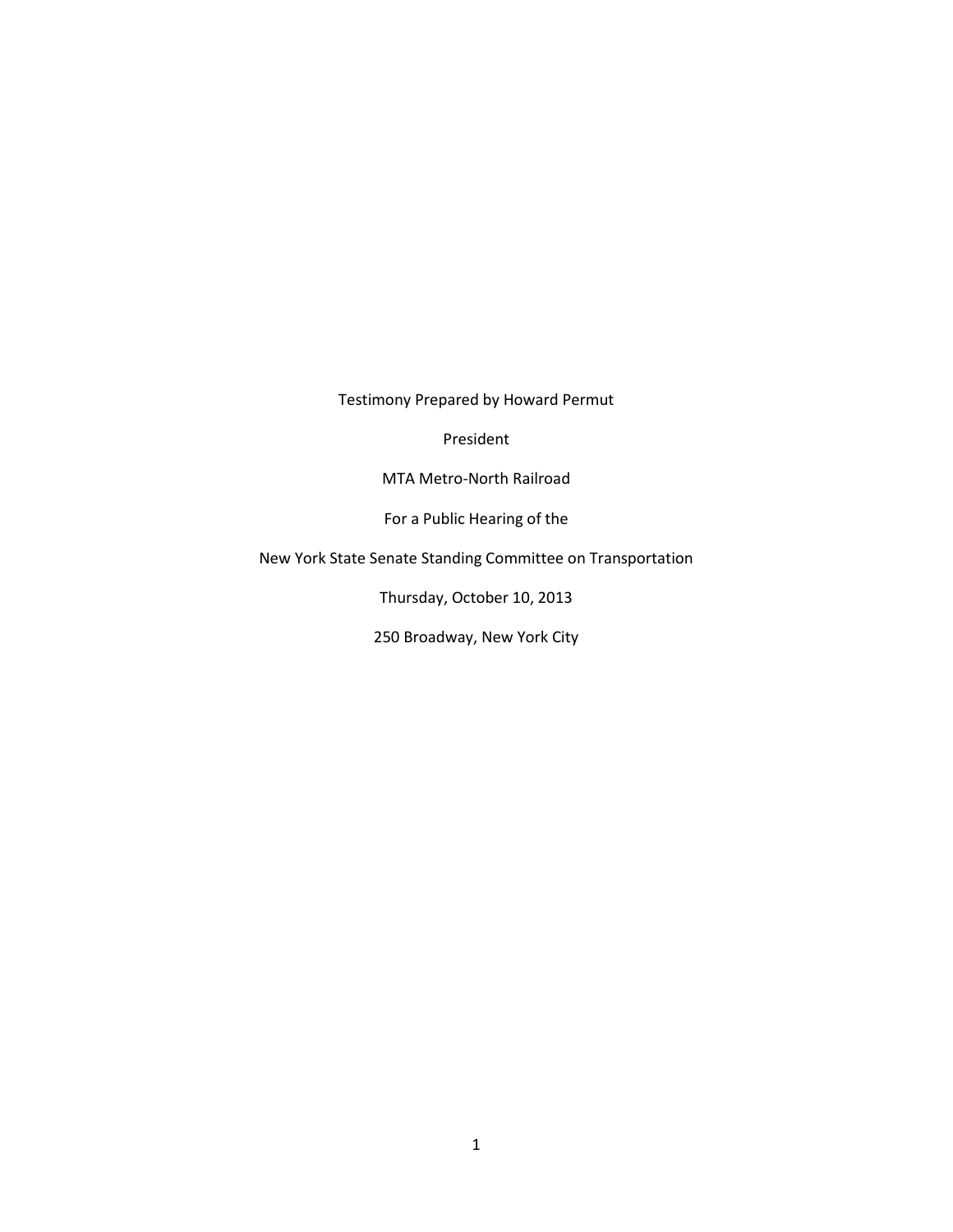Good morning Sen. Fuschillo and members of the Committee. The mission of Metro-North Railroad is to provide safe, reliable and efficient transportation services to our customers so that the economic viability of the region can continue to thrive and grow.

For the past several years, Metro-North's on-time performance has consistently been at or above 97%, which has now become what our customers expect of us—and we fully embrace high customer expectations, and as a result, our ridership continues to grow. We transported 83 million customers last year, making us the busiest passenger railroad in the country for the second year in a row.

Metro-North runs over 750 trains every weekday into and out of New York City. These trains serve your constituents from northern suburban communities in Westchester, Putnam, Dutchess, Rockland and Orange Counties. The New Haven Line additionally serves southwestern Connecticut and we operate these trains under a formal service agreement with the State of Connecticut. Our services in Rockland and Orange County are operated by NJ Transit for MTA under a formal service agreement as well. All told, our territory extends over 2,700 square miles -- the largest in the northeast. Our growth and success over the last 30 years have come about through the combination of hard-working and dedicated employees, committed leadership, efficient spending and significant capital investments.

Metro-North's 2013 Annual Operating Budget is approximately \$1.4 billion, which is paid for by a combination of fares and subsidies. We are seeing a continuation of our healthy 2012 ridership numbers, with YTD ridership through July at 48.3 million. Commutation ridership is strong, but drops in discretionary riders indicate that there is still a level of economic uncertainty in the region. We are constantly seeking ways to maximize both fare and non-fare revenues to offset our expenses. Non-fare revenues are up 43% over the last 5 years, through stronger advertising, commissary and retail sales in historic Grand Central Terminal, which celebrates its Centennial this year.

While expanding our services and dealing with a series of extreme weather events, we have been able to keep our operating subsidies fairly constant, averaging approximately \$360 million a year for the last five years. However, like most public sector entities, our non-controllable expenses such as healthcare premiums and pension costs continue to rise much faster than inflation, so we are working hard to find ways to contain the costs we do control.

Over the last few years, Metro-North has taken proactive steps to reduce our expenses. A major area of reduction has been in controlling material costs and implementation of strategic procurements. Specific actions include continuous review of reorder quantities of stock material and the utilization of a new forecasting system which improves our ability to track, distribute and anticipate material needs. Through these and other measures, we have saved \$28 million in material costs since 2009.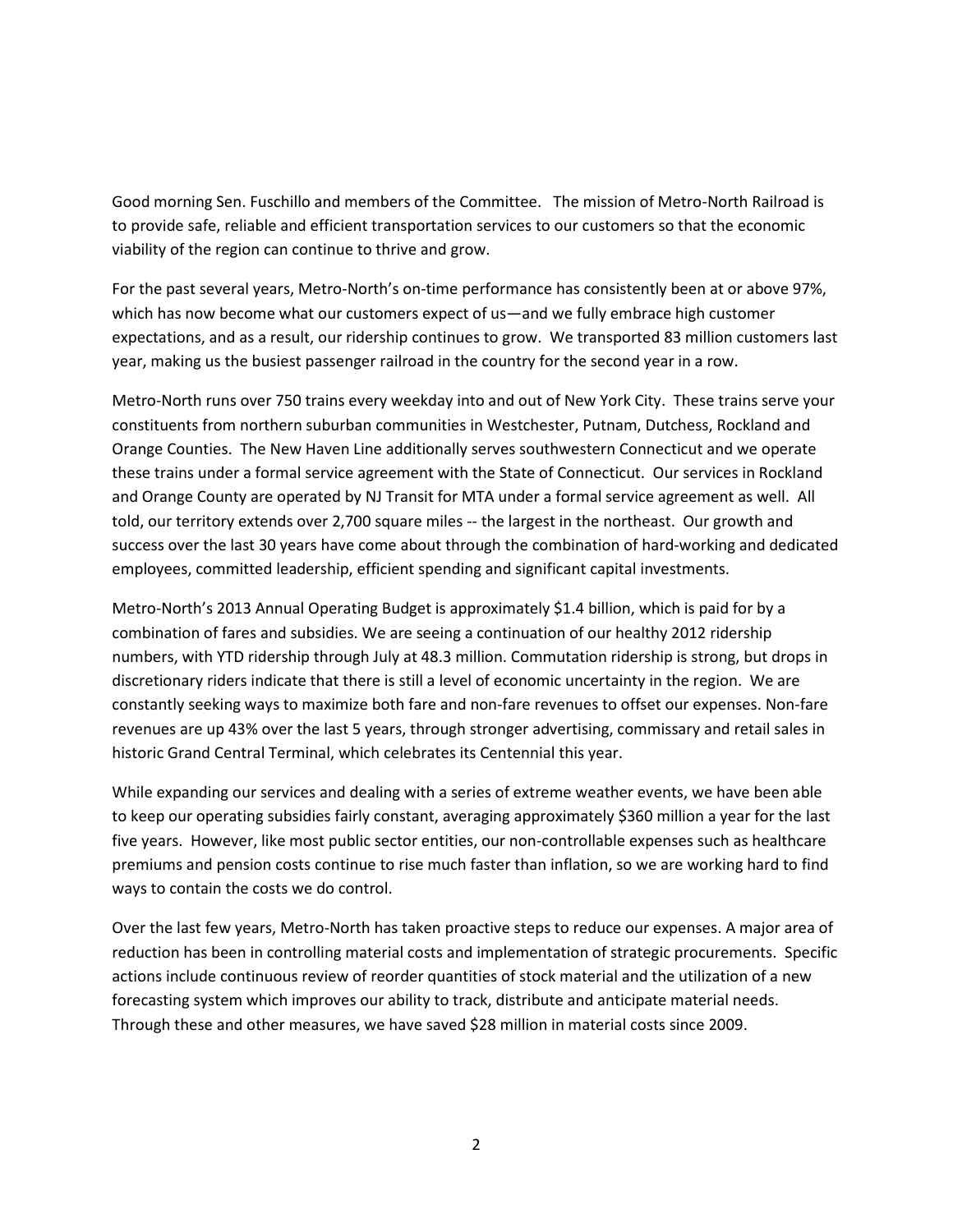We have also taken the following actions to reduce unscheduled overtime:

- Limited sick and vacation overtime coverage;
- Changed work shifts to maximize productivity of straight time work hours;
- Distributed the use of vacation time more evenly throughout the year; and
- Aggressively filled vacant positions.

Unfortunately, the response to extreme weather events (like Hurricane Irene and Superstorm Sandy) and operating emergencies over the last two years have masked Metro-North's progress in this area. Excluding the extraordinary overtime required for Sandy of \$2.9 million in 2012, overtime would have been just \$52.3 million, a 6.5% reduction versus 2008 levels.

Internal audits and outside reviews by oversight agencies also help us identify efficiency improvements. A recent MTA Inspector General report found some Maintenance of Way employees who were not working efficiently--and in some cases, not working at all--during their assigned shifts. We take this report and its findings very seriously and have instituted improved time and activity monitoring in this unit, in part through utilizing additional features of our Kronos timekeeping system. In addition, we plan to install GPS tracking devices in all of our work vehicles by early 2014, which will provide an additional tool for managers who often have workforces spread out across our large operating territory.

Metro-North continues to make major investments in our rolling stock and infrastructure in order to provide safe and reliable rail service to the riding public. We are approaching the final year of our \$1.5 billion 2010-2014 Capital Program, of which \$700 million has been committed to date. We have consistently completed capital projects on-time and on-budget, but the needs of an aging system are great, so the importance of continued capital investment cannot be overstated.

This Program has supported significant projects including: \$225 million for the purchase of 405 M-8 rail cars, which are replacing 40 year old cars on the New Haven Line (this is being done jointly with the State of Connecticut) and \$116 million in West of Hudson investments, including new cab signals, track, bridges and viaduct work. Upcoming projects for 2013-2014 include \$290 million for Harmon Shop rehabilitation, and \$55 million in customer communications improvements, which is an area of focus for us as we strive to provide increasing levels of accurate and timely customer information.

A final area of investment needs come in direct response to Superstorm Sandy. These are categorized into restoration or resiliency projects, and are amendments to the 2010-2014 Program. Totaling \$313 million, restoration projects include repairs to rolling stock and right of way, including power and communication and signal systems that were necessary after Sandy wreaked havoc in our territory. It is worth repeating that approximately half of the Hudson Line was under water during the height of this storm, damaging 30 miles of communication cable and many of the electronic systems that keep our railroad running.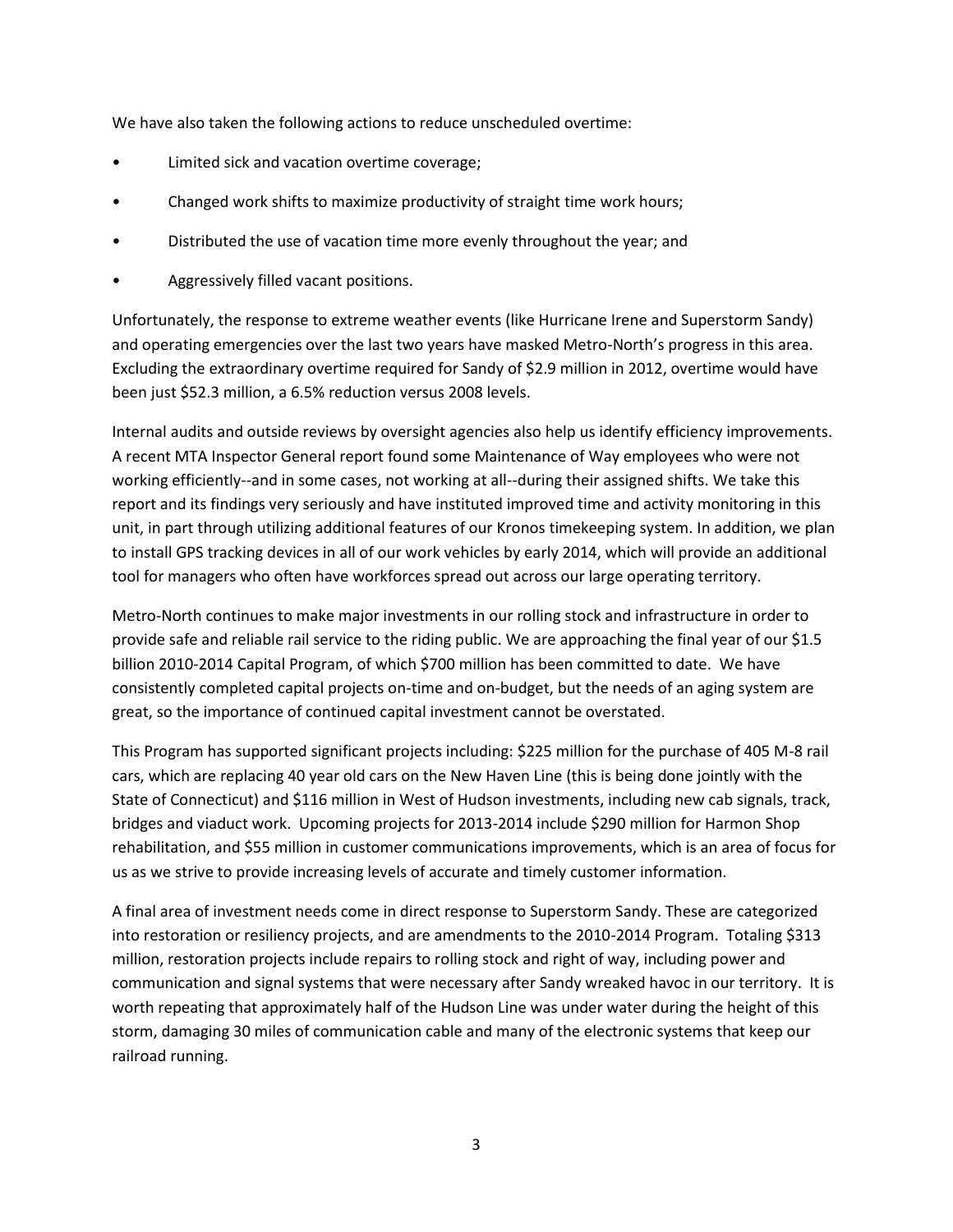In addition to repairing what was broken, Metro-North also has identified \$ 128 million in projects to make our system more resilient, including water level monitoring systems and improvements to our power and signal systems to harden them against water incursion. Finally we have identified the parts of our territory that, if damaged, prevent us from operating at all. The recent power failure in Mount Vernon is a stark example of the need to identify and address single points of failure within our system. All of our East of Hudson trains run across the Harlem Lift Bridge at 138th Street. Should it be out of service, more than 200,000 daily customers would be prevented from getting into and out of Manhattan. It is a critical facility, and we have included money in the capital plan amendment to make that structure more resilient.

Metro-North has had a 30 year track record of safety enhancements and operational and financial success. In fact, Metro-North was recognized with the prestigious Brunel Award in 2011, an international award for railroading excellence.

With 30 years of operations also comes rapidly growing attrition rates, as large numbers of our workforce become eligible to retire. The hiring, training and retention of qualified people has become an urgent focus.

We are also dealing with other issues important to continuing our record of safe and reliable service. In July, we began a comprehensive project to improve the condition of our right-of-way in a high-traffic section of the railroad in the Bronx. We have augmented our own assessments with new technologies to identify the track repair needs and prioritize the work there and elsewhere. These assessments and repairs have required slower train speeds, schedule revisions and delays of five to 10 minutes for our customers, so we are working hard to complete the work and get back to our regular reliability and schedules as soon as possible.

This year, we have also been faced with a number of incidents that include:

- A derailment that resulted in a sideswipe collision in Bridgeport, Connecticut on the New Haven Line on May 17th.
- A tragic accident that occurred on the New Haven Line on May 28th, resulting in the death of a track foreman with 27 years of experience at Metro-North.
- A derailment on the Hudson Line near Spuyten Duyvil of a CSX freight train hauling garbage on July 18th.
- A Con Edison power cable failure at Mount Vernon on September 25th, resulting in New Haven Line service disruptions.

The first two incidents are being investigated by the National Transportation Safety Board and, as part of that investigation, will be the subject of an NTSB public hearing. We have been cooperating fully with the NTSB since the outset of these incidents and we will continue to do so. We are not waiting, however, for the NTSB to conclude its investigation before we take action. Metro-North has taken numerous proactive steps to ensure the integrity of our railroad and the safety of our customers and employees.